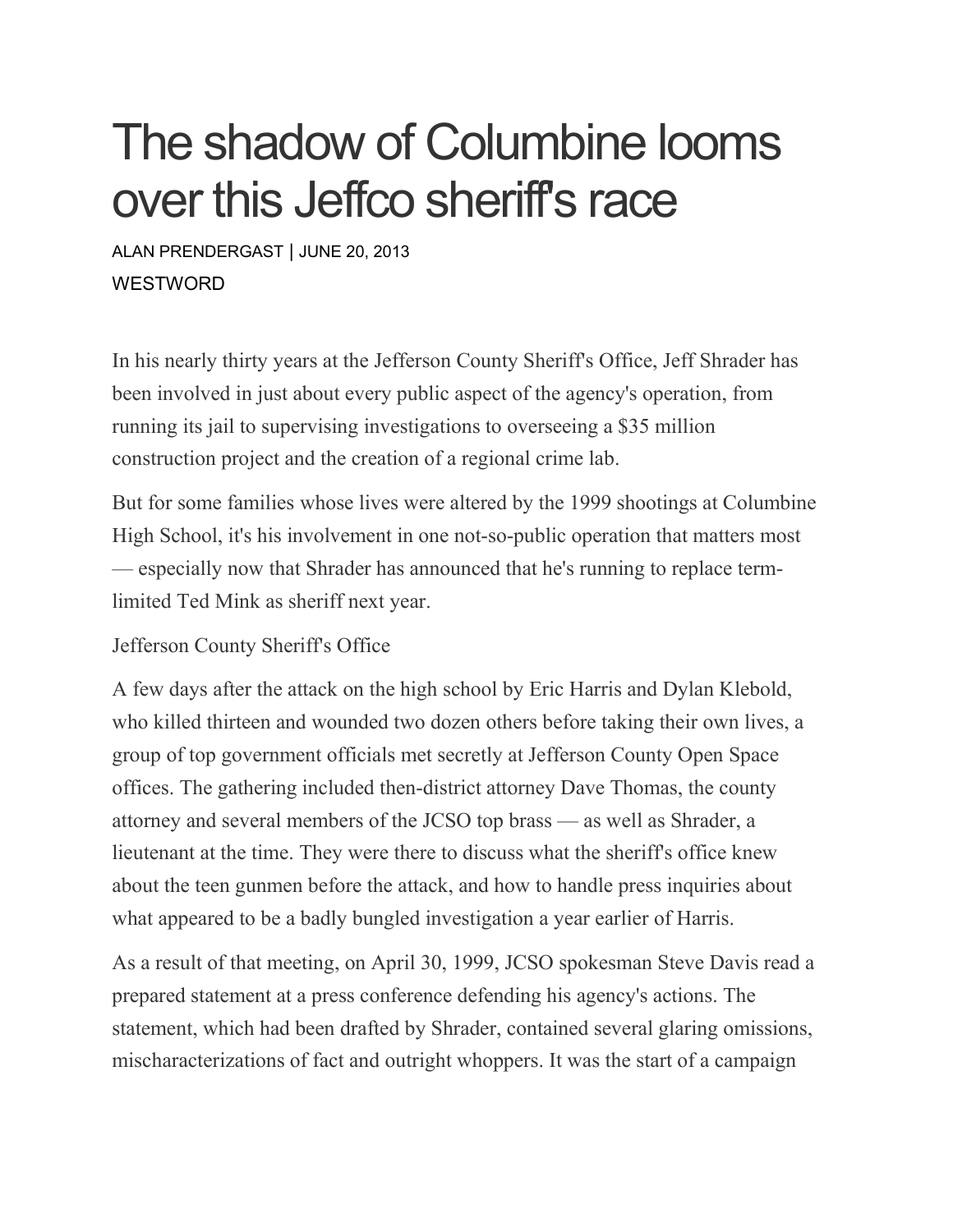to mislead the public, discredit critics and deflect lawsuits that would go on for years, until court actions and a grand jury probe uncovered the coverup.

Shrader has always denied any role in the coverup, saying that he simply conveyed information supplied to him by others. But that's not how Randy Brown sees it.

"I will never trust him," says Brown, a longtime critic of the official Columbine investigation. "He placed the interests of the sheriff's department above the families of murdered children and above the truth. Everyone at the meeting did that, and they kept the secret like the cowards I believe they are."

It was Brown and his wife, Judy, who'd contacted the sheriff's office thirteen months before Columbine to file a report on Harris, who had been boasting on his website about blowing up pipe bombs and had threatened to kill the couple's oldest son, Brooks. Harris was already on probation for breaking into a van, and the investigators the Browns spoke with seemed to take seriously the information they provided, including several pages of disturbing rants printed out from Harris's website.

After the massacre, Sheriff John "Stonewall" Stone insisted that there had never really *been* an investigation, supposedly because of a lack of cooperation by the Browns. Stone even went on national television and suggested that Brooks Brown, who'd had a strange encounter with Harris shortly before the attack began, was a potential suspect in the case. At the April 30 press conference, the statement Davis read claimed that the Browns had wanted to remain anonymous and hadn't wanted Harris contacted directly; that Harris's website couldn't be accessed; that investigators hadn't been able to link the claims about detonating pipe bombs to any actual pipe bombs found in the neighborhood; and that the matter hadn't involved the number of meetings with police that the Browns claimed.

All of this was provably untrue. And one of the documents that disproved it had been the focus of the secret meeting a few days before that press conference. It was a two-page affidavit for a warrant to search Harris's house and computer, drafted by JCSO bomb tech Mike Guerra. The affidavit noted that investigators had met with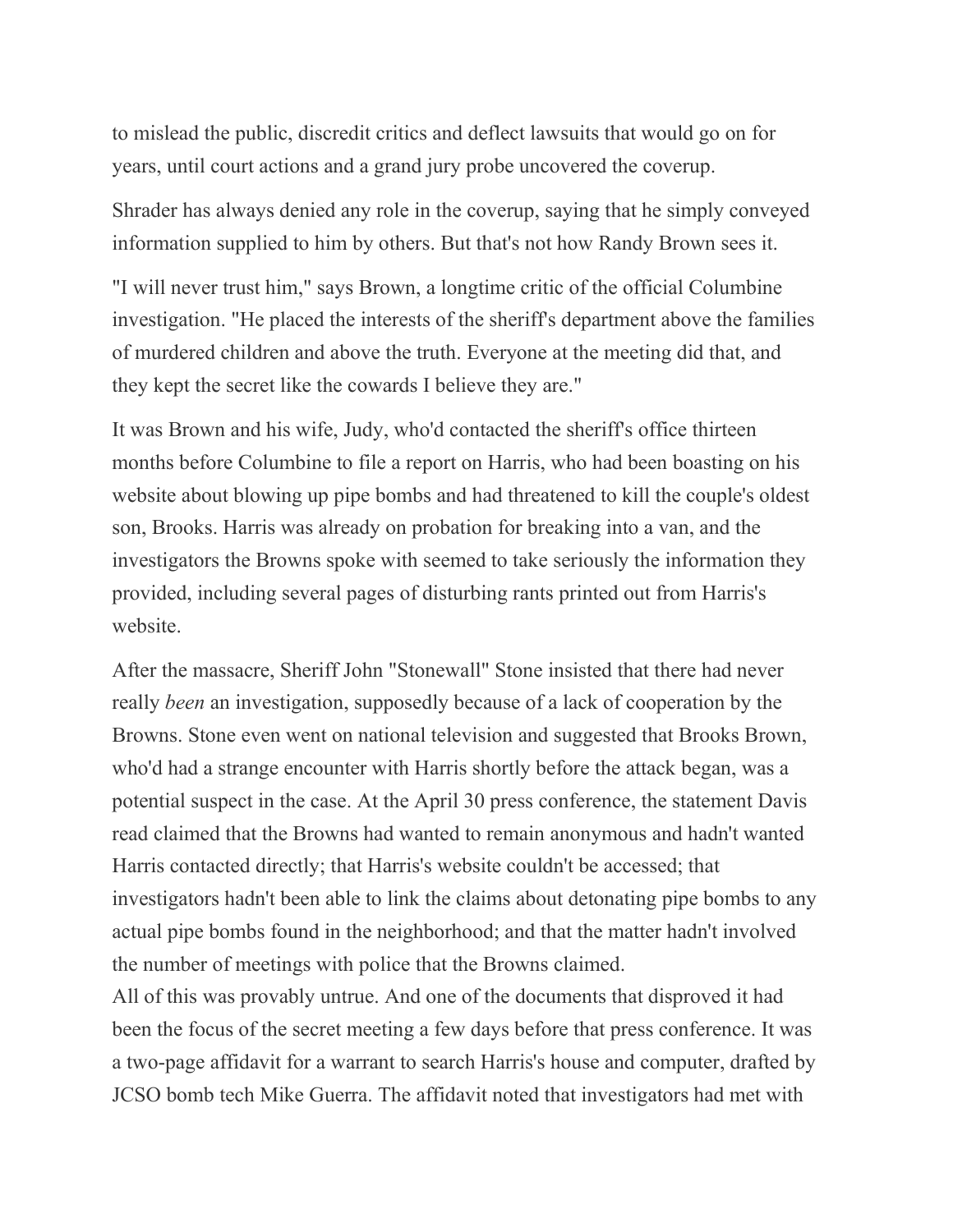the Browns and had located pipe bombs exploded in a field that matched those described on the website.

If Guerra's search warrant had been executed, it's possible the attack on Columbine could have been prevented; police would likely have stumbled upon at least some of the weapons and extensive writings about the planned attack that Harris was already assembling in the spring of 1998. But since the ball had been dropped, the folks at the meeting decided to act as if the affidavit had never existed and to downplay the Browns' complaints. Shrader's statement made no mention of the affidavit — which wasn't made public until *60 Minutes* learned of its existence two years later and went to court to get it released, after county officials had failed to provide it in response to numerous open-records requests. (Point of disclosure: I served as a paid consultant to CBS News on the project and was involved in that court battle.)

The coverup was subsequently investigated by a state grand jury under Attorney General Ken Salazar. The grand jury failed to indict anyone, but issued a report expressing some "concern" over the secret meeting, the press conference "omissions" and missing files ("Anatomy of a Coverup," September 30, 2004). Shrader was one of only two law enforcement officers to formally respond to the report, countering that both District Attorney Thomas and the county attorney had told him that Guerra's draft affidavit "was clearly an investigative work in process" and had failed to establish probable cause. By not mentioning it in the statement he wrote, he simply "gave due deference to the conclusions of these officials," he said.

Yet the statement presented at the press conference did more than simply omit mention of the affidavit. Contacted recently about other incorrect assertions made in that document, Shrader explained that he'd been "tasked to helping out" with Columbine matters from his assignment in the detention division and was not as familiar with the underlying issues as others at the meeting.

"It's a long time ago," he says. "I was able to help draft a press release. I don't know what ultimately went out in the press release. I presume there was some executive